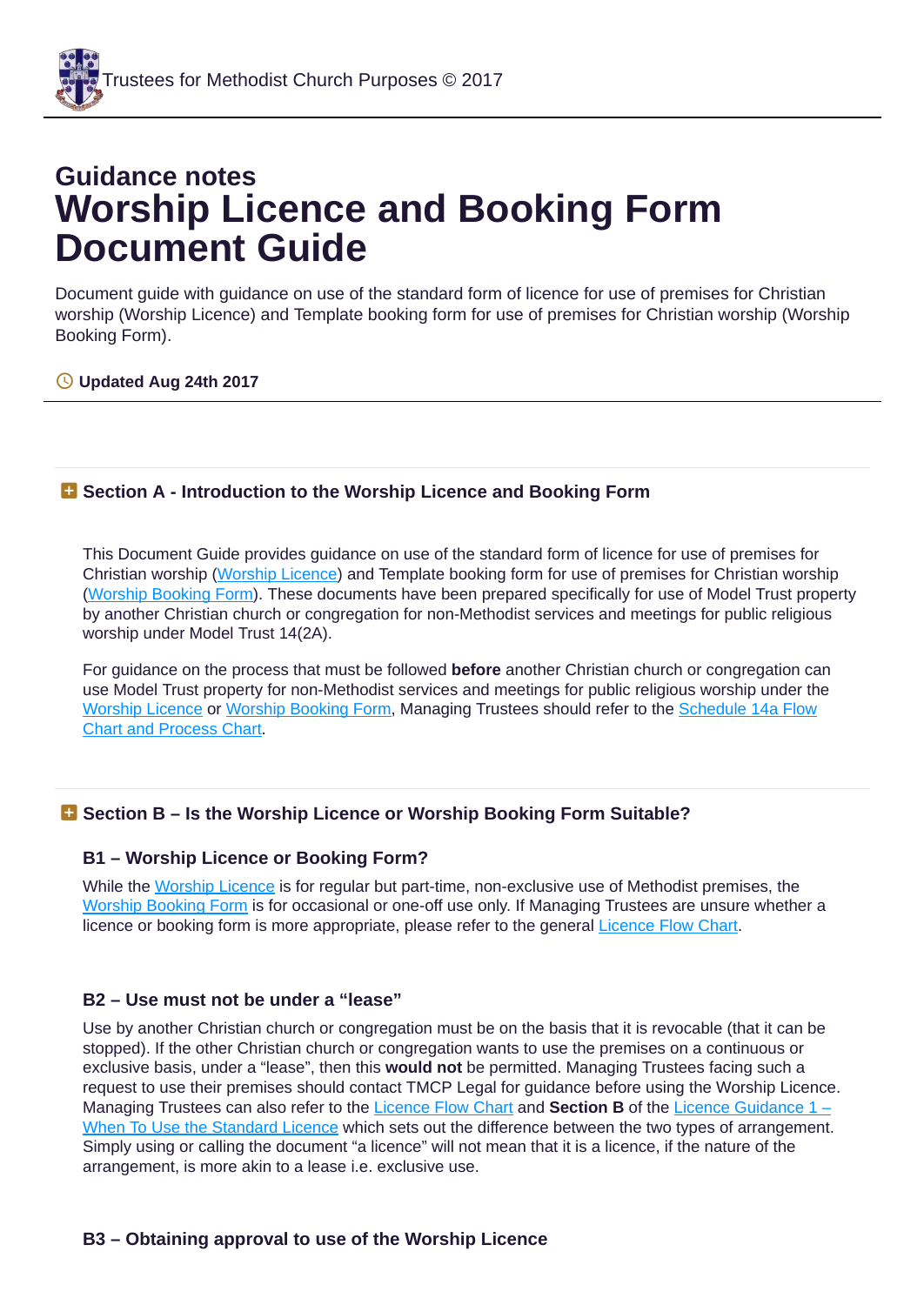The Worship Licence reflects Methodist best practice and complies with Model Trusts and Standing Orders.

Like the Standard Licence, the Worship Licence has the deemed approval of the Connexional Team under Standing Order 931(3) if used without any alterations being made. If any amendments are made to the Worship Licence, including additions or deletions, specific approval is required. Before proceeding, TMCP's approval must be obtained to any proposed amendments on behalf of the Connexional Team under Standing Order 931(3).

## **B4 - Guidance on Using Standard and Template Documents**

The specific [Worship](http://tmcp.org.uk/property/letting-property-and-third-party-use/licences/resources/standard-documents-and-forms/worship-licence) Licence and [Worship](http://tmcp.org.uk/property/letting-property-and-third-party-use/licences/resources/standard-documents-and-forms/worship-booking-form) Booking Form follow the same forms as the general Standard Licence and Template Booking Form. Managing Trustees may find the following guidance of assistance:

- Letting [Property](http://tmcp.org.uk/property/letting-property-and-third-party-use) and Third Party Use page
- [Licence](http://tmcp.org.uk/property/letting-property-and-third-party-use/licences) page
- Licence [Guidance](http://tmcp.org.uk/property/letting-property-and-third-party-use/licences/resources/guidenotes/gn-licence-guidance-part-1-when-to-use-the-standard-licence) 1 When To Use the Standard Licence
- Licence Guidance 2 [Completing](http://tmcp.org.uk/property/letting-property-and-third-party-use/licences/resources/guidenotes/gn-licence-guidance-part-2-completing-the-standard-licence) the Standard Licence
- Licence Guidance 3 The Standard Licence [Explained](http://tmcp.org.uk/property/letting-property-and-third-party-use/licences/resources/guidenotes/gn-licence-guidance-part3-the-standard-licence-explained)
- [Licence](http://tmcp.org.uk/property/letting-property-and-third-party-use/licences/resources/faq) FAQs

The guidance in this Document Guide focuses on the differences between the standard forms and the specific [Worship](http://tmcp.org.uk/property/letting-property-and-third-party-use/licences/resources/standard-documents-and-forms/worship-licence) Licence and [Worship](http://tmcp.org.uk/property/letting-property-and-third-party-use/licences/resources/standard-documents-and-forms/worship-booking-form) Booking Form.

# **Section C - Completing the Sections of the Worship Licence and Worship Booking Form That Need to be Completed**

## **C1 Definitions**

The first two pages of the [Worship](http://tmcp.org.uk/property/letting-property-and-third-party-use/licences/resources/standard-documents-and-forms/worship-booking-form) Licence and the first three pages of the Worship Booking Form have spaces for Managing Trustees to complete/ fill-in information relating to the use of the premises by the Licensee or Hirer. It is very important to complete the information correctly as the capitalised words in bold are defined by the descriptions (not in bold) immediately following them. The defined terms (indicated by the use of a capital letter for the first letter of each word of the term e.g. "Model Trusts") are used throughout the Worship Licence and Booking Form.

Managing Trustees can use the general guidance in Licence Guidance 2 – [Completing](http://tmcp.org.uk/property/letting-property-and-third-party-use/licences/resources/guidenotes/gn-licence-guidance-part-2-completing-the-standard-licence) the Standard Licence and the specific guidance in this Document Guide to make sure that the definitions are completed correctly. The definitions must not be deleted.

## **C2 Describing the Licensee (Worship Licence) or the Hirer (Worship Booking Form)**

- Managing Trustees can refer to Section C2.2 of Licence Guidance  $2 -$  [Completing](http://tmcp.org.uk/property/letting-property-and-third-party-use/licences/resources/guidenotes/gn-licence-guidance-part-2-completing-the-standard-licence) the Standard Licence for guidance on how to describe the Licensee or Hirer. The Christian churches and congregations that Managing Trustees enter into agreements with, for use under Model Trust 14(2A), are often unincorporated associations or groups that have no legal identity. This will lead to one or more individuals from the Christian church or congregation being asked to enter into the agreement. In this situation please complete the Worship Licence or Booking Form to show which Christian church or congregation the individual(s) are "representatives of" to identify who will be using the premises.
- **Licensee** parties clause (2) on page 1 of the **Worship Licence** Insert the Licensee's full name(s), and address together with the name of the Christian church or congregation that will be using the premises as indicated. Please also insert the denomination or network to which the Group belongs or is affiliated if applicable. This can help to identify a wider group that the Methodist Church is already familiar with.
- **Hirer** clause 1.2 on page 1 of the **Worship Booking Form** Insert the Hirer's full name(s), address and name of the Christian church or congregation that will be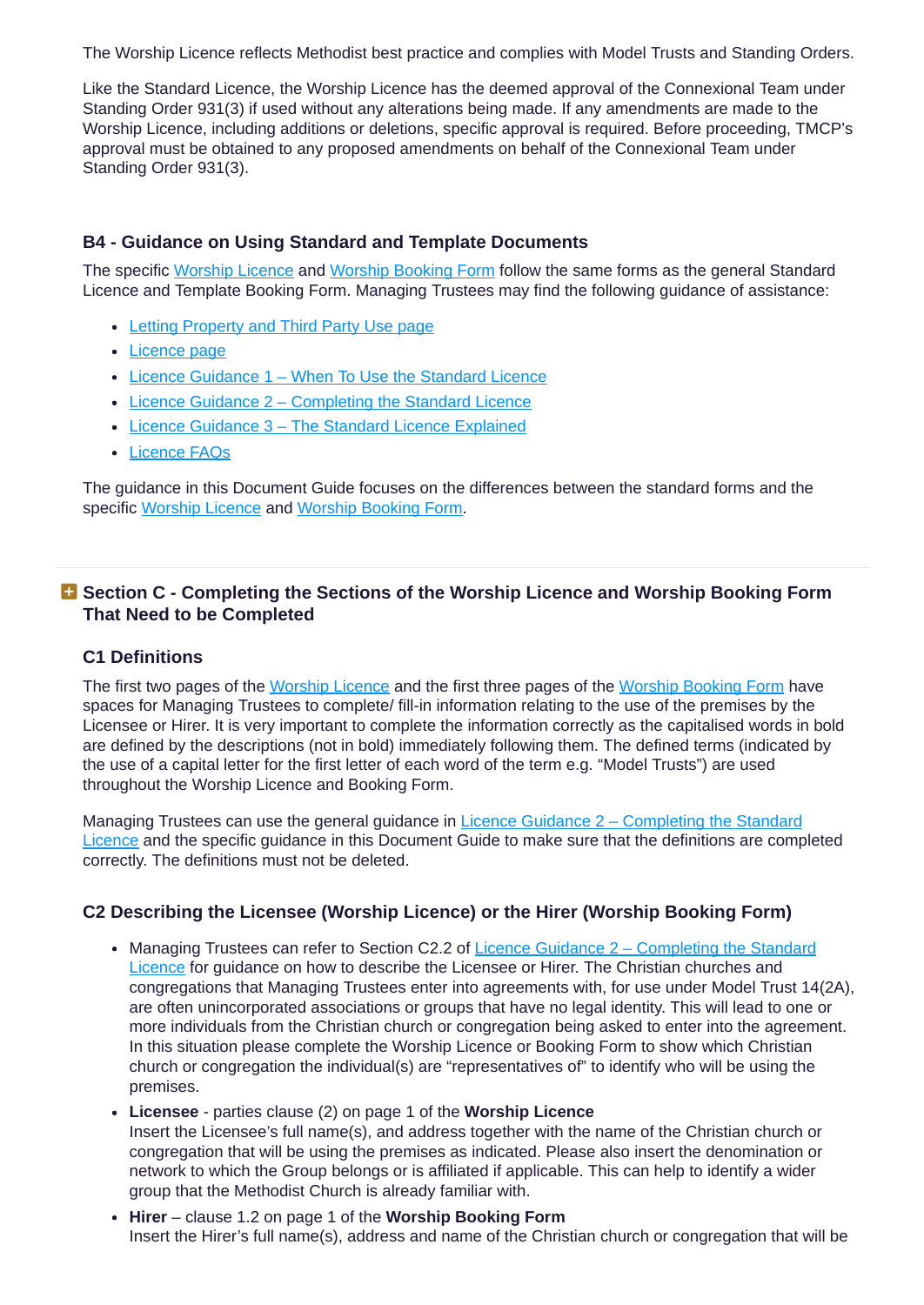using the premises as indicated. It is helpful to insert a telephone number and/or email address so that contact can be made easily with the Hirer. Please also insert the denomination or network to which the Group belongs or is affiliated if applicable.

# **C3 Describing the Permitted Use (Worship Licence) or the Event (Worship Booking Form)**

#### **Permitted Use** – foot of page 1 of the **Worship Licence**

Please describe what the Licensee will be using the premises for. It is presumed that the use will include activities that fall under Model Trust 14(2A); non-Methodist services and meetings for public religious worship. Details should also be given of any ancillary activities such as a coffee morning to ensure that the agreement sets out exactly what the Licensee will be using the premises for, whether that is "worship" or not.

It can be helpful to make reference to the Christian church or congregation in the description e.g. "meetings and services by the [NAME OF CHURCH OR CONGREGATION]".

**Event** – clause 1.5 on page 2 of the **Worship Booking Form** Please describe the Event that the Hirer wants to use the premises for. It is presumed that the use will include activities that fall under Model Trust 14(2A) being non-Methodist services and meetings for public religious worship. For example, the Event could be an annual meeting that will involve an element of worship. The Managing Trustees could describe the Event as "an annual meeting of the [NAME OF CHURCH OR CONGREGATION]".

## **C4 - Describing the Permitted Hours (Worship Licence)**

#### **Permitted Hours** – page 2 of the **Worship Licence**

Please insert the days, times and frequency of use in the table as indicated. Please confirm whether the Licensee will be permitted to use the premises on Christmas Day , Good Friday and/or Easter Day by selecting "excluding" or "including".

The "other" row of the table can be used to indicate any one-off dates when the Managing Trustees (and therefore the Licensee) will need to use the premises at different times e.g. if the Methodist service is earlier (or later) in the day than usual on Christmas Day or the Licensee wants to hold additional services during Holy Week.

#### **C5 Describing the Schedule 14a Date**

Page 2 of the **Worship Licence**

Insert the date that Methodist Council consent was confirmed for use of the premises under Model 14(2A). This is the date that the Schedule 14a was signed on behalf of the Methodist Council (Schedule 14a Date).

## **C6 Start and End Dates (Worship Licence) or the Hire Period (Worship Booking Form)**

**Start and End Dates** – page 2 of the **Worship Licence**

**Start Date** - Insert the date on which the Licensee will first use the premises. This should be no earlier than the Schedule 14a Date (see **Section C5**) as the premises cannot be used by the Licensee for non-Methodist services and meetings for public religious worship without the consent being in place. The date can be inserted by hand once the Schedule 14a has been signed (but must be inserted before the Worship Licence is signed).

**End Date** - Insert the date on which the licence will end. This should be no later than expiry of the consent under the Schedule 14a and should therefore be no later than 12 months after the Schedule 14a Date. The date can be inserted by hand once the Schedule 14a has been signed (but must be inserted before the Worship Licence is signed).

The **Licence Period** (the duration of the agreement) is defined in clause 12 as the period from and including the later of the Start Date or the Schedule 14a Date, until the earlier of the End Date or the date on which this licence is terminated in accordance with clause 5. However, Managing Trustees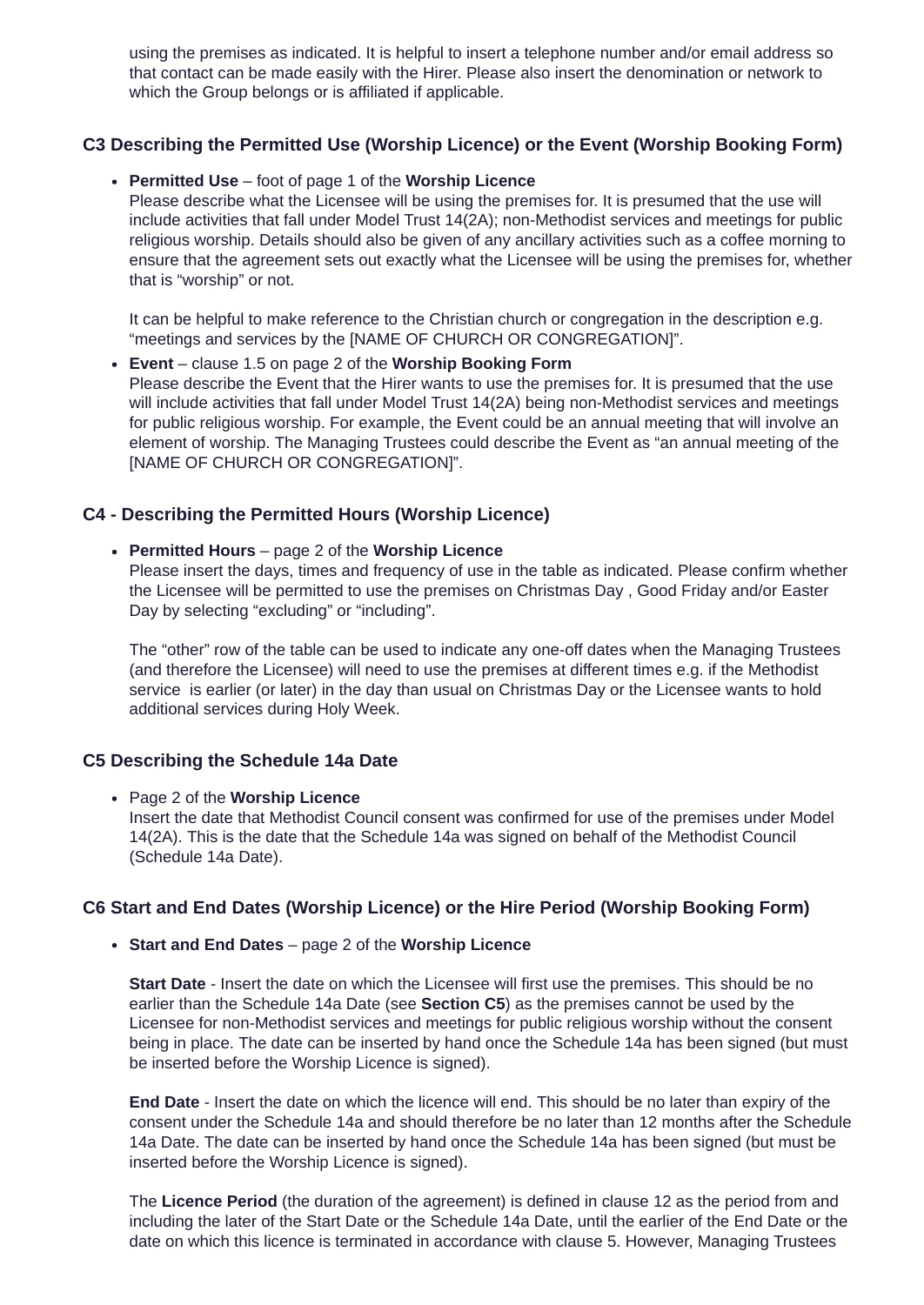may feel that it is better to wait until the Schedule 14a is in place and the dates are known rather than having to rely on this provision and tell the Licensee that they cannot use the premises for the first meeting because the required consent is not in place.

**Hire Period** – clause 1.6 on page 2 of the **Worship Booking Form**

Managing Trustees need to ensure that the Schedule 14a is in place before the start of the Hire Period/ the date of the Event. Although the Booking Form allows Managing Trustees to cancel a booking if they believe that consent will not be in place (condition 11.1(a)), it is recommended that bookings are not confirmed until the Schedule 14a has been signed to avoid bad feeling.

# **Section D – Provisions relating to use under Model Trust 14(2A)**

Please refer to Licence Guidance 3 – The Standard Licence [Explained](http://tmcp.org.uk/property/letting-property-and-third-party-use/licences/resources/guidenotes/gn-licence-guidance-part3-the-standard-licence-explained) for explanatory drafting notes on the provisions that are common to the "worship" and "standard" forms of the Standard Licence and Booking Form. Guidance on the specific [provisions](http://tmcp.org.uk/property/letting-property-and-third-party-use/licences/resources/standard-documents-and-forms/worship-booking-form) that have been included in the [Worship](http://tmcp.org.uk/property/letting-property-and-third-party-use/licences/resources/standard-documents-and-forms/worship-licence) Licence and Worship Booking Form is set out in this Section D.

# **D1 Methodist Restrictions on Use - clause 3(g) of the Worship Licence and condition 3.2 of the Worship Booking Form**

These clauses set out the standard restrictions on use of Model Trust property. However, unlike the Standard Licence and Template Booking Form, the use clause in the Worship versions does not exclude use for "religious purposes". This is to allow use for non-Methodist services and meetings for public religious worship under Model Trust 14(2A).

# **D2 Doctrinal Standards – clause 3(r) of the Worship Licence and condition 3.5 of the Worship Booking Form**

Both documents include a provision prohibiting the Licensee (or Hirer) from permitting anything to be done or said that would offend, deny or repudiate the doctrinal standards of the Methodist Church. Model Trust 14(2A) states that use of premises must be revocable (stopped) in these circumstances. Should the situation arise, Managing Trustees have the right to terminate a licence (clause 5.1(b)) or cancel a booking (condition 11.1(b)). Including a specific obligation in the [Worship](http://tmcp.org.uk/property/letting-property-and-third-party-use/licences/resources/standard-documents-and-forms/worship-licence) Licence and Worship [Booking](http://tmcp.org.uk/property/letting-property-and-third-party-use/licences/resources/standard-documents-and-forms/worship-booking-form) Form also brings the need to ensure that nothing is done or said to offend, deny or repudiate the Methodist doctrinal standards to the Licensee/ Hirer's attention.

# **D3 Alcoholic wine at communion - clause 12.2 of the Worship Licence and condition 3.6 of the Worship Booking Form**

Both documents include a provision confirming that while the supply, sale or consumption of alcoholic beverages is not permitted, use of alcoholic wine at communion is allowed. Such use is however subject to:

- the terms of any sharing agreement that may apply to the premises (where the Methodist Premises to be used by another Christian church or congregation are subject to a sharing agreement)
- such use being authorised by the Managing Trustees and TMCP as Custodian Trustee
- subject to the rules that apply to the Licensee or Hirer itself; and
- use otherwise being in accordance with Standing Order 922(4)

**Section E – Before Allowing Use of Premises By Another Christian Church or Congregation**